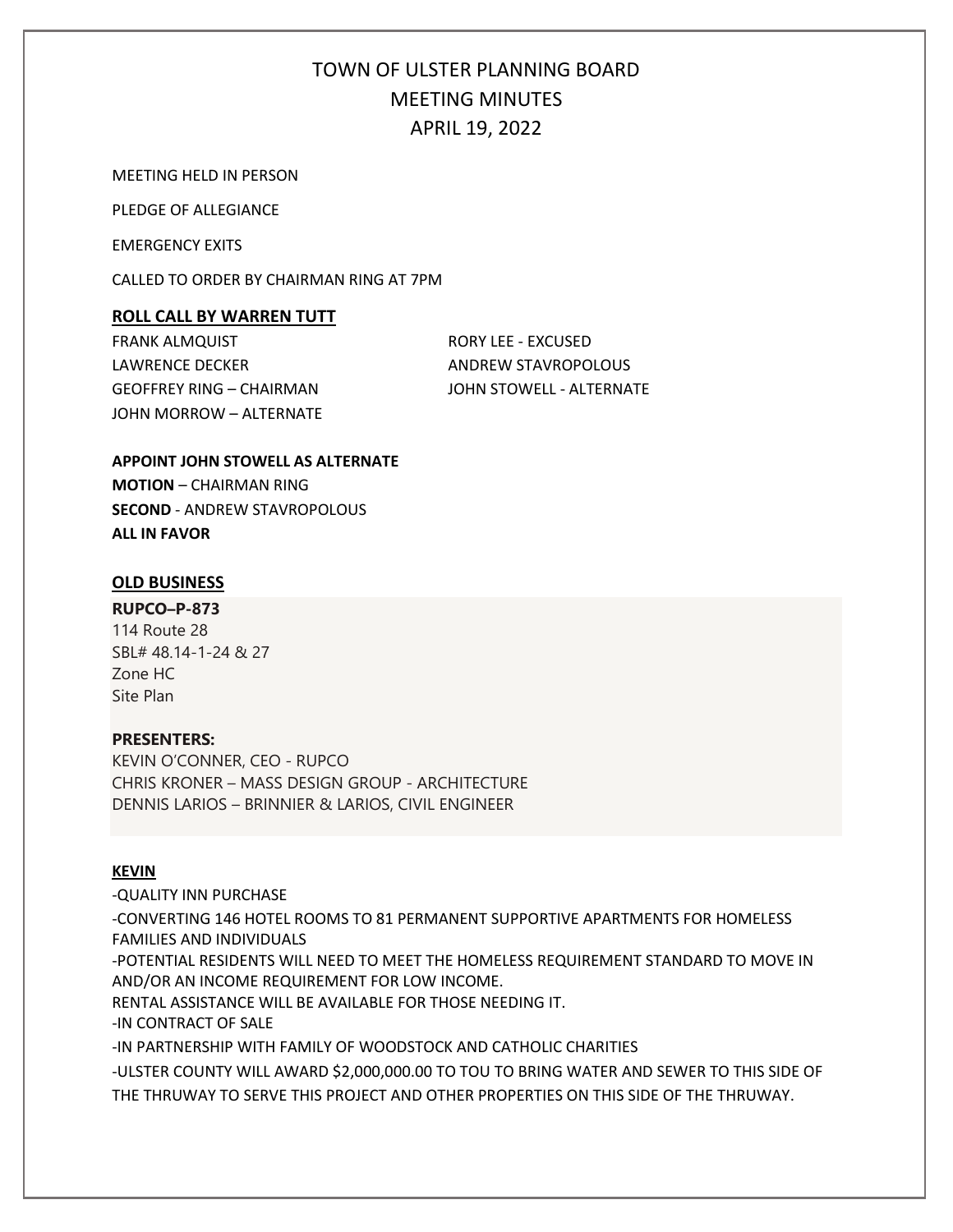-HAS SECURED A GRANT TO HELP PROVIDE RENTAL SUBSIDIES AND SERVICES FOR RESIDENTS THAT WILL LIVE HERE.

-WILL HAVE 24/7 BEHAVIORAL AND MEDICAL HELP ON SITE

-WILL HAVE A DAYCARE

-CONSIDERING COMMERCIAL FRANCHISE USE FOR A SECTION.

-INTENDING TO REUSE THE POOL.

-WILL HAVE THEIR OWN TRANSPORTATION FOR RESIDENTS

-SECURITY CAMERA SYSTEM WILL BE SET UP

-145 PARKING SPACES

### **CHRIS**

-NOT FOR-PROFIT ARCHITECTURE OFFICE -SMALL DISCUSSION OF THE TYPES OF PROJECTS THEY TAKE ON -DECREASING THE PARKING ON THE SIDE NEAR THE THRUWAY TO MAKE ROOM FOR A COMMUNITY GARDEN AREA -SOLAR OPPORTUNITY ON THE FLAT ROOF -LOOKING TO MAKE A PUBLIC WALKWAY THROUGH THE GARDEN AREA -REGREENING THE SPACE BY THE THRUWAY -EXISTING BUILDING IS IN FLOOD PLAIN BUT ENTIRE FOOTPRINT OF BUILDING IS ELEVATED AND OUT OF FLOOD PLAIN -KEEPING ALL PARKING BETWEEN BUILDING AND ACCOMPANYING NEIGHBORS -WILL BE A MIX OF STUDIOS, 1 BEDROOMS, 2 BEDROOMS AND 3 BEDROOM APARTMENTS. -EXTERIOR PLAN TO INSTALL AN INTERLACING RAIN SCREEN SYSTEM WHICH HAS VERTICAL AND HORIZONTAL COMPONENTS MADE OF METAL, OVERLAYED UPON THAT IS A WOOD CLADDING FINISH. EITHER DIRECTLY OVER THE STUCCO OR LATCHED/CLIPPED AT THE TOP. -GROUND FLOOR – HAVE CUT IN DOORS AT THE WINDOWS WHERE THERE WERE FORMALLY PASS-THROUGH AIR CONDITIONERS. TRYING TO CREATE ENTRIES TO EACH OF THE APARTMENTS. -CONSIDERING A CAFÉ -CONSIDERING A THRIFT STORE

## **DENNIS LARIOS**

-9.4 ACRES- 2 PARCELS COMBINED -ELEVATION CERTIFICATE OBTAINED AND GIVEN TO PLANNING BOARD -DOOR ELEVATION IS ABOVE FLOOD PLAIN ELEVATION -SEWER NEEDS TO BE ADDED TO SITE.

QUESTION ASKED ABOUT ROUGHLY HOW MUCH THE TOTAL PROJECT WILL COST. -UNSURE AT THE MOMENT COST WISE \$2,000,000.00 ESTIMATED JUST FOR WATER/SEWER SO FAR.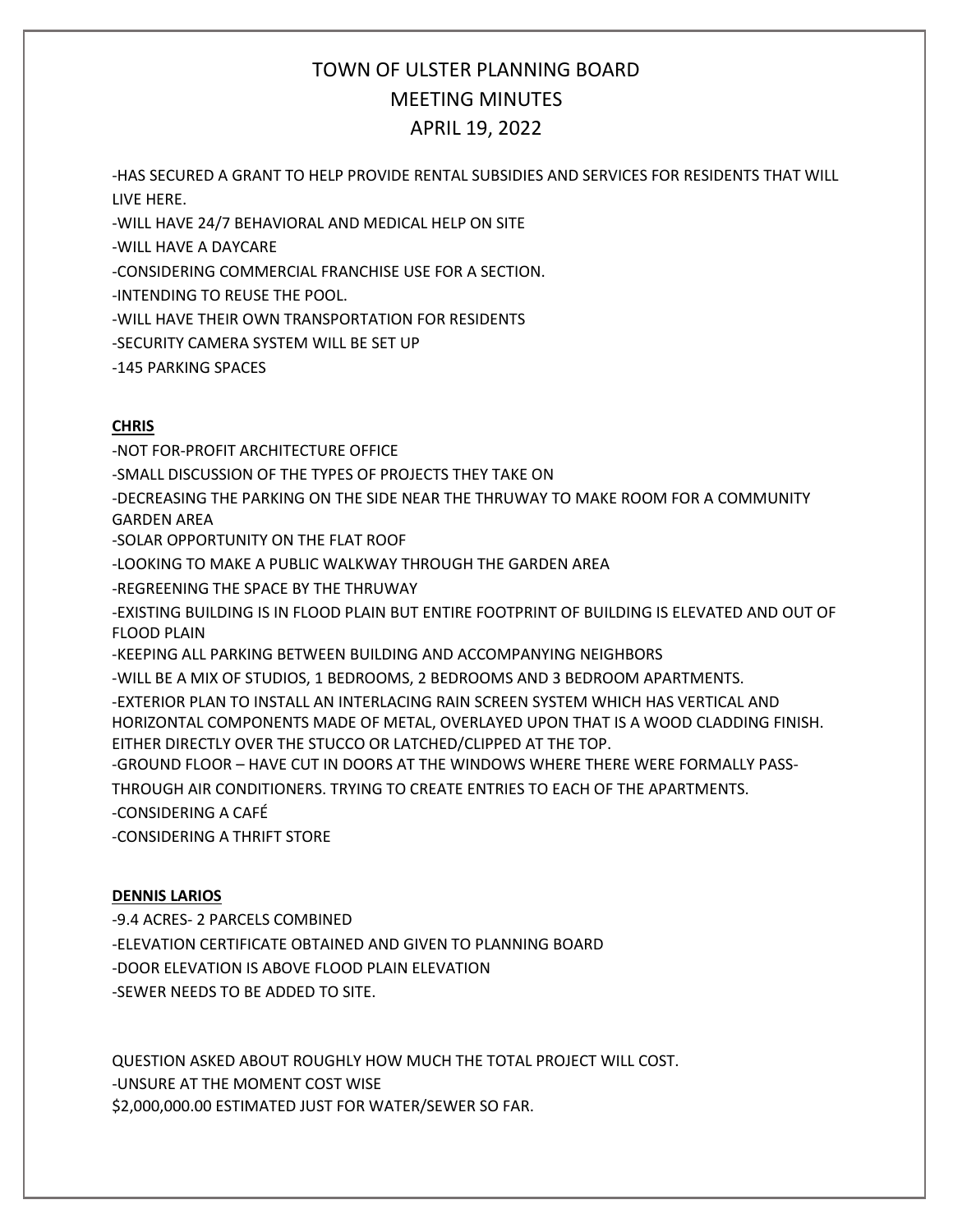-WARREN HAS SMALL DISCUSSION ON SQUARE FOOTAGE FOR 81 APARTMENTS WHEN HIS CALCULATIONS SHOW IT SHOULD BE 83 APARTMENTS. -WILL FILE FOR A LOT LINE DELETION TO CORRECT SQ FT NEEDED FOR PROJECT.

CHAIRMAN RING REQUESTED A DOCUMENTED TRANSPORTATION PLAN INCLUDING: -HOW MANY PEOPLE CAN THE BUS HOLD -HOW MANY RUNS -IS IT ON DEMAND -WHAT HOURS WILL THE TRANSPORTATION BE AVAILABLE.

CHAIRMAN RING HAD CONVERSATION WITH BRIAN CAHILL AT THE COUNTY ABOUT UCRT – PUTTING A STOP UNDER THE PORTICO.

KEVIN WILL NEED TO WORK OUT WITH THE COUNTY GETTING A BUS STOP AT THE RUPCO APARTMENT LOCATION.

SMALL DISCUSSION ON THE ELEVATION OF THE PUMPING STATION- GRAVITY FEEDING TO PUMPING STATION OR PUMPING TO IT FOR FUTURE EXPANSION AND ALSO IF STORM WATER WOULD BE AN ISSUE.

### **RESOLUTION WAS READ**

**WHEREAS,** the applicant –RUPCO, seeks Site Plan approval as an eleemosynary organization and use to convert and adaptively reuse a former hotel/motel complex for assisted and supportive apartments (Action); and,

**WHEREAS,** the applicant has submitted a complete Site Plan application to the Town of Ulster including a submitted State Environmental Quality Review Act (SEQRA) Short Environmental Assessment Form, Parts 1 & 2; and,

**WHEREAS**, the Town Board of the Town of Ulster has final review and approval authority for the site plan application in coordination with the Town of Ulster Planning Board; and,

**WHEREAS**, said Planning Board has initiated review of the Action, and the Planning Board assumes that the proposed Action will benefit from proposed new sewer and water connections still being finalized between the Town of Ulster and Ulster County;

**NOW THEREFORE BE IT RESOLVED**, the Planning Board recommends the Town Board declare to be Lead Agency for this Action, and the Town Board also type this Site Plan application as Type II Action under the New York State Environmental Quality Review Act (SEQRA) as per 6 NYCRR 617.5 (c) (3) and (18), being reuse of an existing commercial structure where use is permitted, and that such reuse will incorporate green infrastructure; and,

**NOW BE IT FURTHER RESOLVED,** the Planning Board recommends that no further review under SEQRA is required for this Action; however, this SEQRA declaration does not include environmental review of